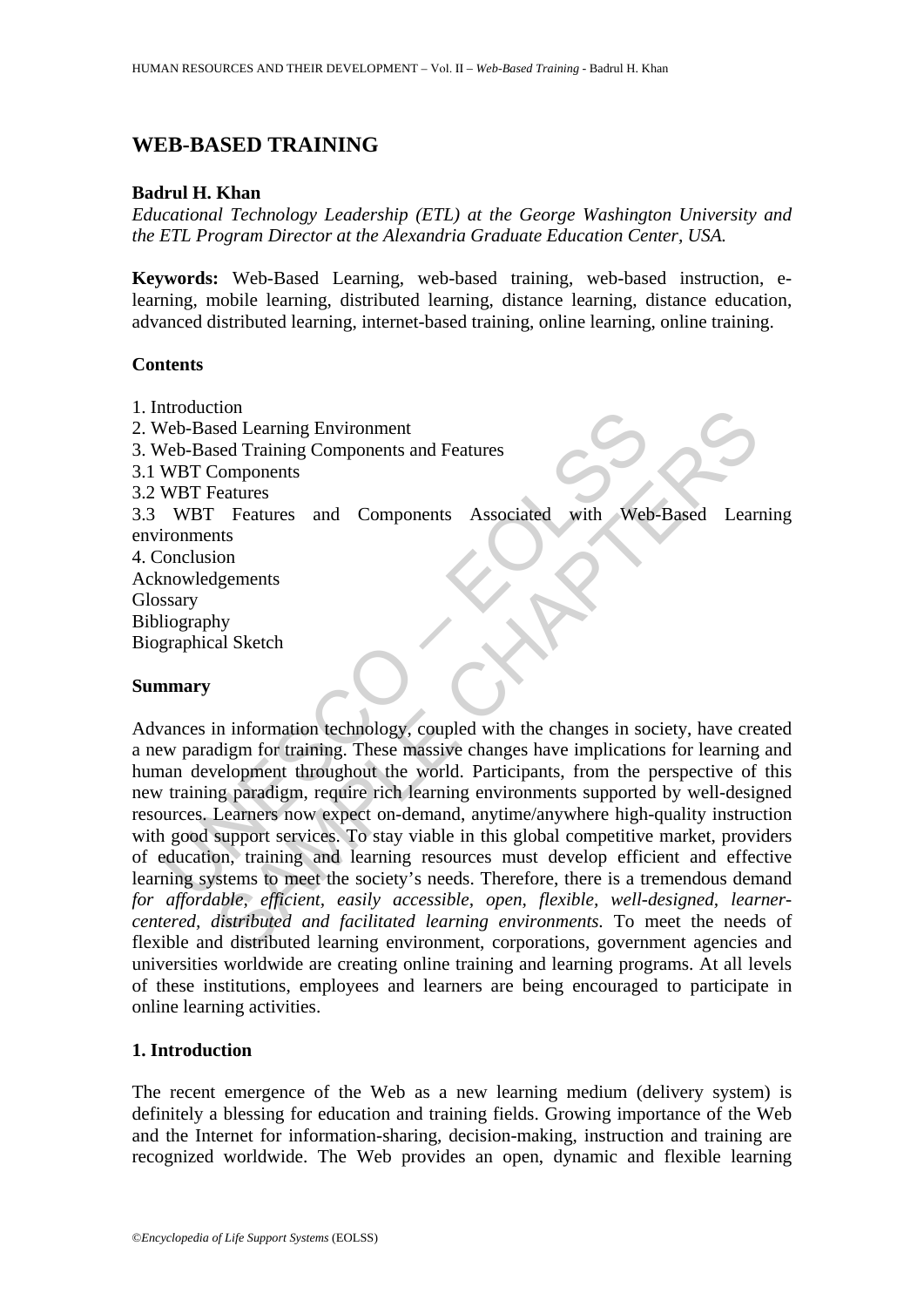environment with implications for countless applications with respect to education and training. Advances in information technology and new developments in learning science provides opportunities to create well-designed, learner-centered, engaging, interactive, affordable, efficient, easily accessible, flexible, meaningful distributed and facilitated learning environments. Various attributes and resources of the Web make it possible for institutions to offer instruction, training and learning resources without the time and place constraints of traditional face-to-face instructional and training programs. Numerous names are used to describe Web-Based Learning (WBL) activities, including Web-Based Training (WBT), Web-Based Instruction (WBI), E-Learning (EL), Distance Learning (DL), Distance Education (DE), Distributed Learning (DL), Advanced Distributed Learning (ADL), Internet-Based Training (IBT), Online Learning (OL), Online Training (OT), Mobile Learning (m-Learning) to name a few. The term WBT is used most often in business and industry to describe Web-based learning while the term WBI is more common within academic settings. In this article, however, WBT is used to discuss the usage of the Web to foster learning and human development throughout the world.

Designing and delivering WBT requires thoughtful analysis and investigation of how to use the Web's potential in concert with instructional design principles and issues critical to various dimensions of Web-based learning environments including, pedagogical, technological, interface design, evaluation, management, resource support, ethical, and institutional (Khan, 2001).

I is more common within academic settings. In this article, how<br>iscuss the usage of the Web to foster learning and human devel<br>world.<br>tigning and delivering WBT requires thoughtful analysis and inve<br>the Web's potential in From the usage of the Web to foster learning and human development function and delivering WBT requires throughtful analysis and investigation of how to sage of the Web to foster learning and human development throught and In designing training on the Web, we should explore various issues encompassing the eight dimensions of the Web-based learning environment that can help us think about various learning features appropriate for our target audience. The capabilities of various attributes and resources of the Web must be examined to see how they can be best utilized to create various WBT learning features. In this article, I would like to discuss the following:

- Web-based learning environment
- WBT components and features
- WBT features and components associated with web-based learning environments

## **2. Web-Based Learning Environment**

Numerous factors help to create a meaningful online learning environment, and many of these factors are systemically interrelated and interdependent. A systemic understanding of these factors can help designers create meaningful distributed learning environments. After reflecting on the factors that must be weighed in creating effective distributed learning environments, I developed a Framework for Web-based Learning (Khan, 2001). The seeds for The WBL Framework (Figure 1) began germinating with the question "What does it take to provide the best and most meaningful flexible learning environments for learners worldwide?" The WBL framework has eight dimensions: pedagogical, technological, interface design, evaluation, management, resource support, ethical, and institutional. Each dimension has several sub dimensions, each consisting of items focused on a specific aspect of a Web-based learning (WBL) environment. Please note that a new book entitled "E-Learning Strategies" *(BooksToRead.com/OL)* discuses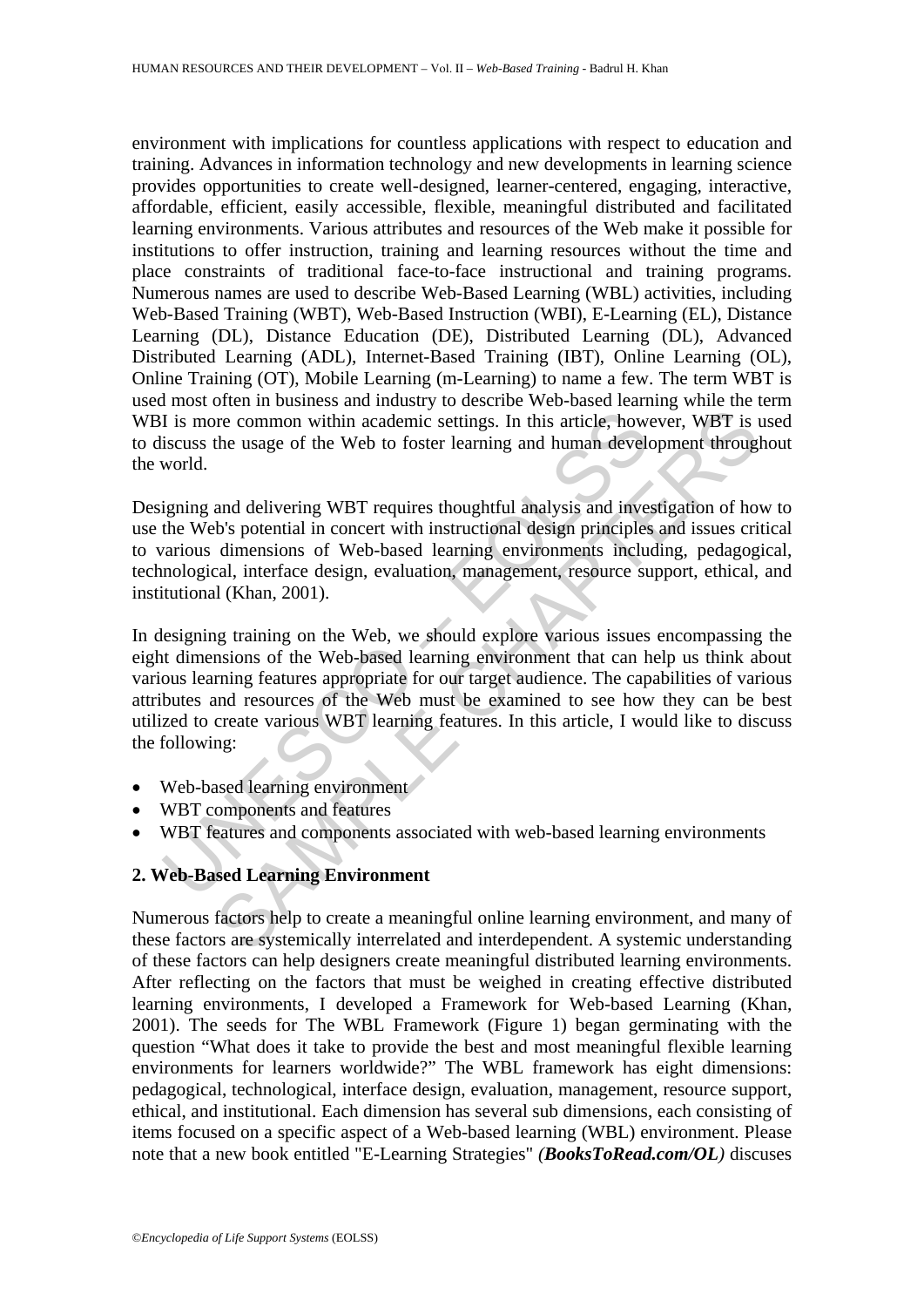numerous factors relevant to WBL. Also, a forthcoming book entitled "Web-Based Learning" *(BooksToRead.com/WBL)* includes case studies, design models, strategies, critical issues related to one or more dimensions of the WBL framework.



Figure 1: The WBL Framework (omit)

The *pedagogical* dimension of Web-based learning refers to teaching and learning. This dimension addresses issues concerning goals/objectives, design approach, organization, methods and strategies, and medium of Web-based learning environments. The *technological* dimension examines issues related to technology infrastructure related to Web-based learning environments. The WBL Infrastructure includes technology planning, guidelines, computer hardware and related technologies, software, operating system, Internet connection, and Internet services for instructors and learners. The *interface design* dimension refers to the overall look and feel of Web-based instructional and training programs. Interface design dimension encompasses page and site design, content design, navigation, and usability testing. The *evaluation* for WBL includes both assessment of learners and evaluation of the instruction and learning environment. The *management* of WBL refers to the maintenance of learning environment and distribution of information. The *resource support* dimension of the WBL framework examines the online support and resources required to foster meaningful learning environments. The *ethical* considerations of Web-based learning relate to social and cultural diversity, geographical diversity, learner diversity, information accessibility,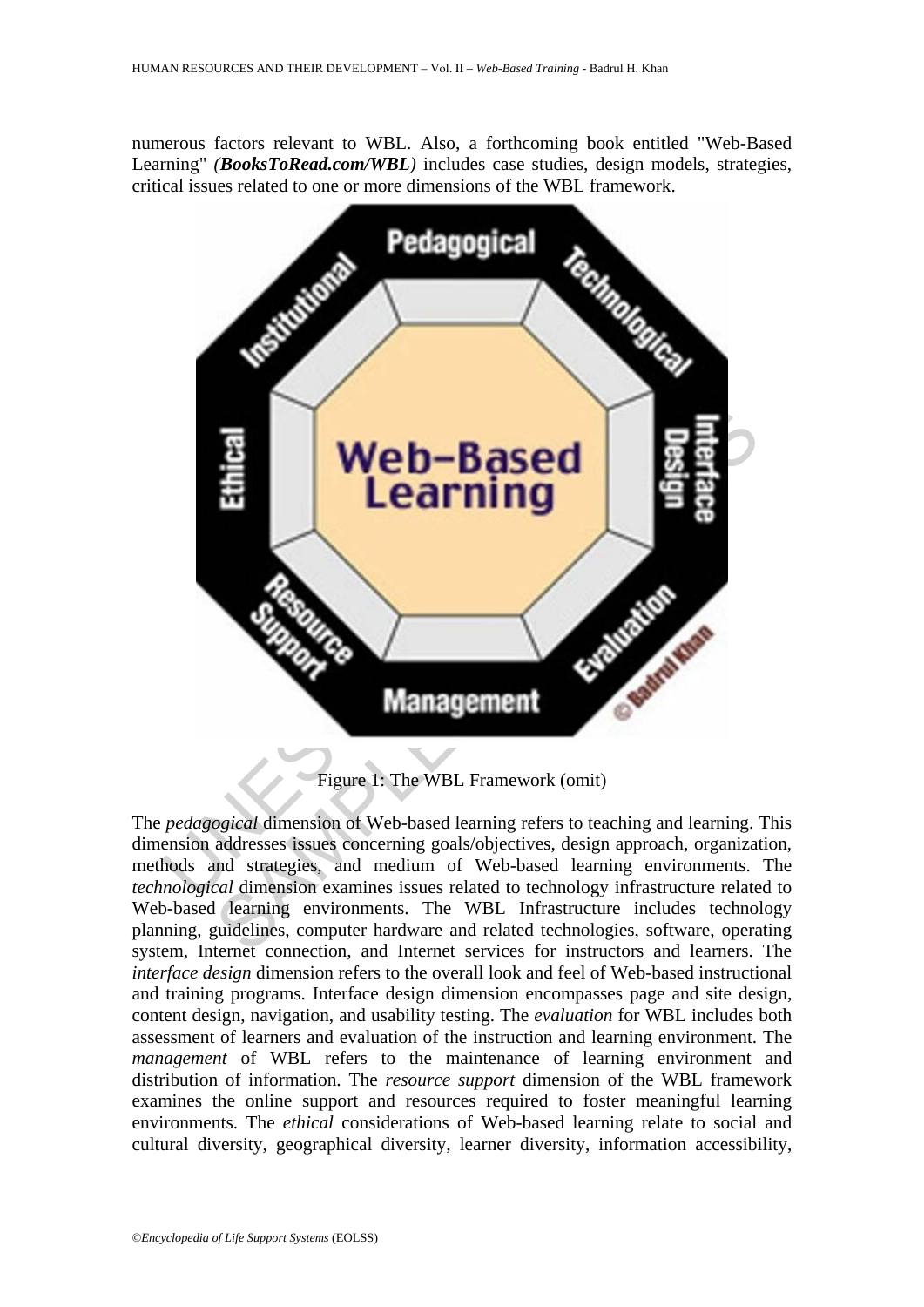etiquette, and the legal issues. The *institutional* dimension is concerned with issues of academic affairs and student services related to Web-based learning.

## **3. Web-Based Training Components and Features**

In this chapter, a WBT program is discussed in terms of various components and features that can be conducive to learning environments. *Components* are integral parts of a WBT system. *Features* are characteristics of a WBT program contributed by those components. Components, individually and jointly, can contribute to one or more features (Khan, 1997). For example*, e-mail* (component) in a WBT program can provide *asynchronous communication* (feature) to students and the instructor. Likewise *e-mail, listservs, newsgroups, conferencing tools, etc*. (components) can jointly contribute to the creation of a virtual community (feature) on the Web.

## **WBT Component WBT Features**

## **3.1 WBT Components**

T Component  $\xrightarrow{\sim}$  WBT Features<br>
WBT Components<br>
T components are clustered into eight general categories. Please to<br>
be of this chapter, it was not possible to discuss the functions<br>
ponents that might constitute a WBT **Example 18 The SAMPLE CONSTRANCE CONSTRANCE CONSTRANCE CONSTRANCE SUBARUST COMPONENT Scheme (1997)** and Web-based Training (2001) books address in *I Instruction (1997)* and *Web-based Training (2001)* books address man WBT components are clustered into eight general categories. Please note that within the scope of this chapter, it was not possible to discuss the functions of all the various components that might constitute a WBT program. However, several chapters in my *Web-Based Instruction (1997)* and *Web-based Training (2001)* books address many of these components (please use book index to locate them). Please note that within the scope of this article, various WBT components are listed in the following eight categories. However, as the technology continues to improve, new WBT components may be available to be added to the list.

1. Content Development

.

- (a) Learning and instructional theories
- (b) Instructional design (ID)
- (c) Curriculum development
- 2. Multimedia Component

(a) Text and graphics

(b) Audio Streaming (e.g., Real Audio)

(c) Video Streaming (e.g., QuickTime)

(d) Graphical User Interface (GUI)—uses icons, graphics, windows and a pointing device instead of a purely character-mode interface (Tittel and Gaither, 1995 as cited in Khan, 1997). Microsoft Windows and MacOS are examples of GUIs.

(e) Compression technology (e.g., Shockwave)

3. Internet Tools

(a) Communications Tools

(i) Asynchronous: E-mail, Listservs, Newsgroups, etc.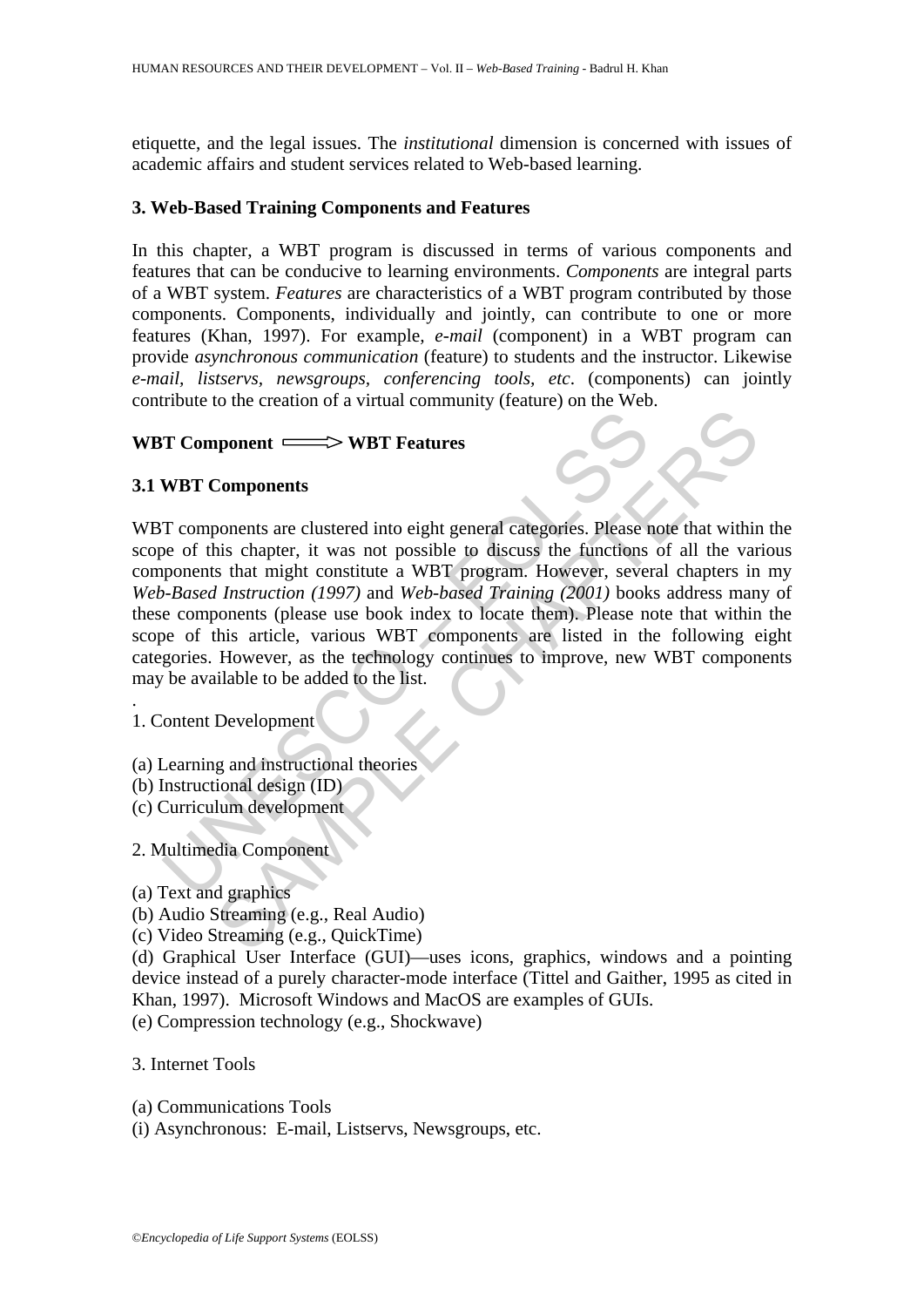(ii) Synchronous: Text-based (e.g., Chat, IRC, MUDs, etc.) and audio-video (e.g., Internet Phone, CuSeeMe, etc.) conferencing tools.

(b) Remote Access Tools (Loggin in to and transferring files from remote computers.)

(i) Telnet, File Transfer Protocol (ftp), etc.

(c) Internet Navigation Tools (Access to databases and Web documents.)

(i) Gopher, Lynx, etc.

(d) Search and Other Tools

(i) Search Engines

(ii)Counter Tool

4. Computers and Storage Devices

(a) Computer platforms running Unix, DOS, Windows and Macintosh operating systems.

(b) Servers, hard drives, CD ROMs, etc.

5. Connections and Service Providers

(a) Modems

(b) Dial-in (e.g., standard telephone line, ISDN, etc.) and dedicated (e.g., 56kbps, DSL, digital cable modem, T1, E1 lines, etc.) services (http://whatis.com/dsl.htm)

(c) Mobile technology (e.g., connected wireless, wireless LAN, wireless WAN, wireless PAN or personal area network) (Polivka, 2001).

(d) Gateway Service Provider, Internet Service Providers, etc.

6. Authoring and Management Programs

ems.<br>
Servers, hard drives, CD ROMs, etc.<br>
Connections and Service Providers<br>
Modems<br>
Modems<br>
Modems<br>
Modems<br>
Modems<br>
Modems<br>
Modems<br>
Modems<br>
Modems<br>
Modems<br>
Modems<br>
Modems<br>
Modems<br>
Modems<br>
Modems<br>
Notice externed wireless The Franchinan Collection, and Service Providers<br>
Sample Chapter CD ROMs, etc.<br>
Sample Chapter Chapter and declicated (e.g., 56kbps, L<br>
(e.g., standard telephone line, ISDN, etc.) and dedicated (e.g., 56kbps, L<br>
Elemodem, (a) Programming languages (e.g., HTML - Hypertext Markup Language, VRML - Virtual Reality Modeling Language, XML – Extensible markup Language, XSL - Extensible Style Sheet language, XHTML – Extensible Hypertext Markup Language, WML-Wireless Markup language, Java, Java scripting, etc.)

(b) HTML Converters and Editors, etc.

(c) Learning Management Systems

(d) Authoring Tools and Systems (easier to use than programming languages)

7. Servers and Networks

(a) HTTP servers, HTTPD software, Web site, URL - Uniform Resource Locator, etc.

(b) Wireless Application Protocol (WAP)

(c) Common Gateway Interface (CGI)—a way of interacting with the http or Web servers. CGI enables such things as image maps and fill-out forms to be run.

8. Browsers and Other Applications

(a)Text-based browser, Graphical browser, VRML browser, etc.

(b)Links (e.g., Hypertext links, Hypermedia links, 3-D links, imagemaps, etc.)

(c)Applications that can be added to Web browsers such as plug-ins.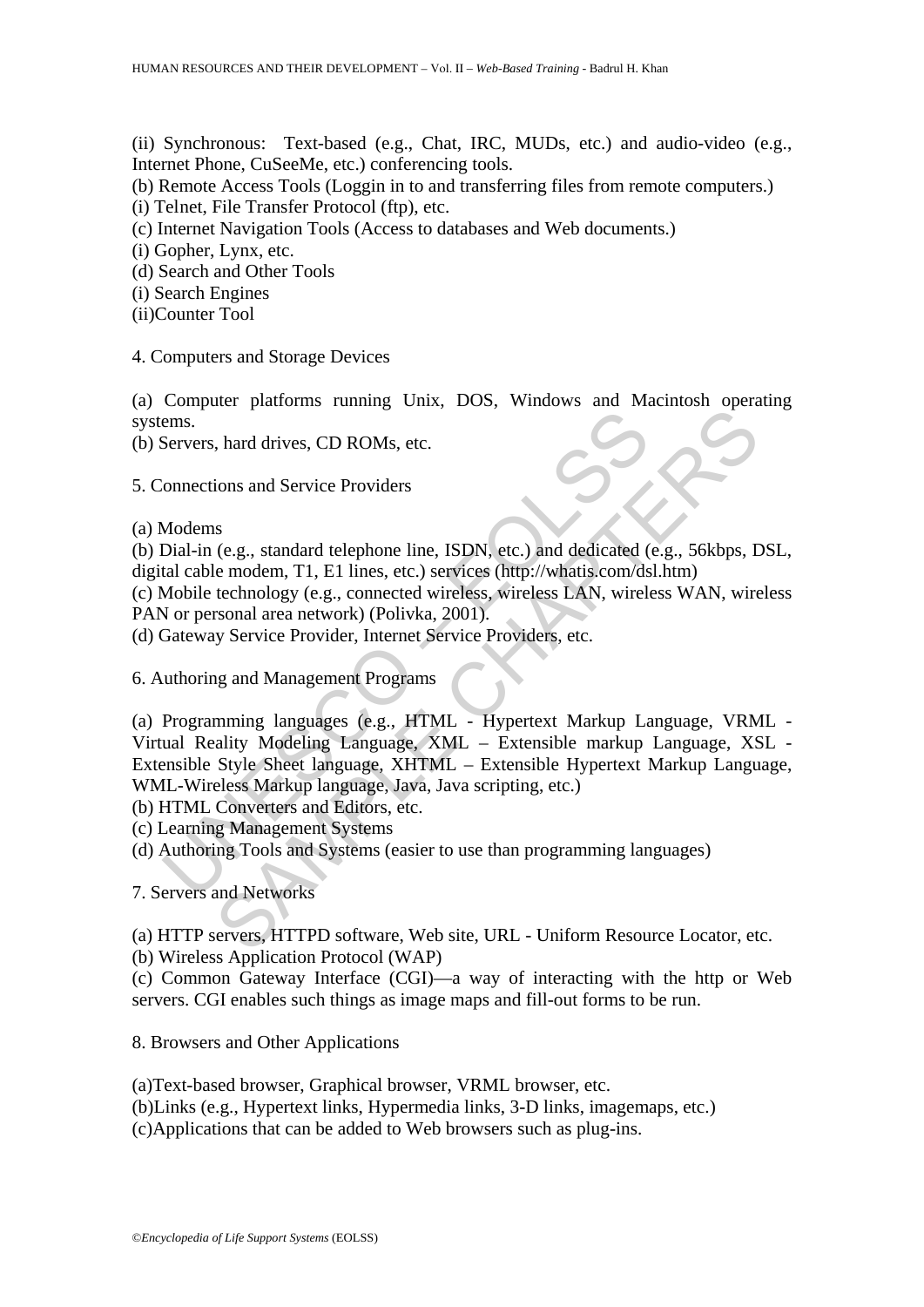### **3.2 WBT Features**

Internation and maintenance, collaborative learning, for the evaluation, virtual cultures, etc.<br>
TO ACCESS ALL THE 34 PAGES OF THIS CHA Visit: http://www.eolss.net/Eolss-sampleAllChapte<br>
USE: thtp://www.eolss.net/Eolss-sam Construction and maintenance, collaborative learning, formal and information and maintenance, collaborative learning, formal and information, virtual cultures, etc.<br>
SAMPLERS ALL THE 34 PAGES OF THIS C[HAP](https://www.eolss.net/ebooklib/sc_cart.aspx?File=E1-10-04-03)TER,<br>
Visit: http: WBT features can be divided into two categories: (1) *key features* and (2) *additional features*. *Key features* are inherent to the Web and are integral to WBT design. They are available for the designers to incorporate within WBT lessons. In contrast, additional features are dependent on the quality and sophistication of WBT design. The effectiveness of additional features largely depends on how well the key features are incorporated into the design of WBT. *Key Features:* Interactive, multimedial, open system, online search, device-distance-time independent, globally accessible, electronic publishing, uniformity world-wide, online resources, distributed, cross-cultural interaction, multiple expertise, industry supported, learner-controlled, etc. *Additional Features:* Convenient, self contained, ease of use, online support, authentic, course security, environmentally friendly, non-discriminatory, cost effective, ease of coursework development and maintenance, collaborative learning, formal and informal environments, online evaluation, virtual cultures, etc.

TO ACCESS ALL THE **34 PAGES** OF THIS CHAPTER, Visit: http://www.eolss.net/Eolss-sampleAllChapter.aspx

#### **Bibliography**

- - -

December J., & Randall N. (1995). *The World Wide Web 1996 unleashed* (3rd ed). Indianapolis, IN.

Donders, O., Eek M. & Remmers, E. (1995). WWW and it's potential for self-guided learning (http://www.to.utwente.nl/ism/online95/campus/library/online95/online95.htm).

Duchastel (1996). Design for web-based learning. *Proceedings of the WebNet-96 World Conference of the Web Society*. San Francisco.

Hiltz, S. R. (1994). *The virtual classroom: Learning without limits via computer networks*. Norwood, NJ: Ablex Publishing.

Kearsley, G. & Shneiderman, B. (1999). Engagement theory: A framework for technology-based teaching and learning. (http://home.sprynet.com/~gkearsley/engage.htm).

Khan, B. H. (Ed.) (2001). A framework for Web-based learning. In B. H. Khan (Ed.), *Web-based training*. Englewood Cliffs, NJ: Educational Technology Publications.

Khan, B. H. (2000c, July-August). How do you train for B2B Success? "Ask the Experts" Column. *The New Corporate University Review*. *8*(4), P. 19.

Khan, B. H. (Ed.). (1997). *Web-based instruction*. Englewood Cliffs, NJ: Educational Technology Publications.

Kearsley, G. (1996). The World Wide Web: Global access to education. *Educational*